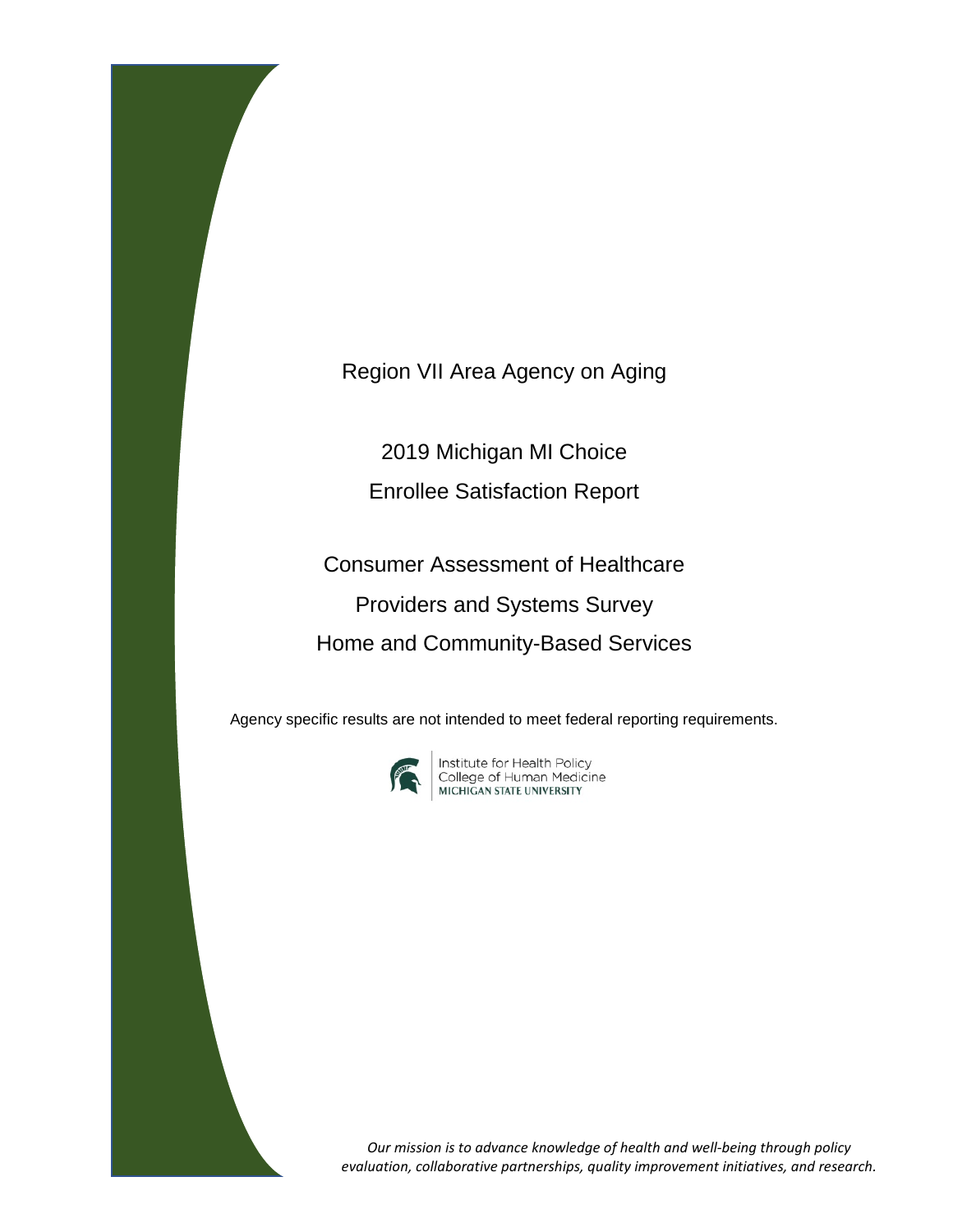

#### **Introduction**

The goal of the MI Choice Enrollee Satisfaction Survey is to provide performance feedback that is actionable and that will aid in improving patient-centered service delivery. The CAHPS Home and Community-Based Services Survey was selected because (1) it is the most widely used survey with benchmarking and standardized questions for assessing patient experiences in the United States, (2) the survey tool and technical guidance is publicly available from the Agency for Healthcare Research and Quality, (3) the survey has a strong track record of rigorous scientific development and testing to ensure reliability and validity, and (4) the survey is commonly used as the federal reporting standard to the Centers for Medicaid and Medicaid Services.

## Methodology

There were 8,729 enrollees who met the following criteria for the sampling frame: (1) enrolled in the MI Choice program for at least three months between February and April 2019; (2) had at least one claim during that time period; (3) 18 years of age or older; and (4) did not participate in the 2018 MI Choice Enrollee Satisfaction Survey. A random number methodology per agency was then applied resulting in 3,417 enrollees being including in the telephone sample frame. The sampling frame for the Region VII Area Agency was 150 with 29 completed surveys.

Prior to the survey administration, a pre-notification letter was sent informing enrollees to anticipate a telephone call. Enrollees were assured that the survey was being sponsored by the State of Michigan and answers kept confidential by Michigan State University.

MI Choice enrollees completed the telephone survey from May to September 2019. The survey was considered viable for inclusion if the respondent answered three cognitive screening questions with valid responses: (1) Does someone come into your home to help you? (2) How do they help you? and (3) What do you call them?

Survey results were standardized to a 100-point scale with mean scores calculated in accordance with the Technical Assistance Guide for Analyzing Data from the CAHPS Home and Community-Based Services Survey. Less than five percent of the respondents opted to use the alternative responses where options were presented as "mostly yes" or "mostly no" instead of a more cognitively challenging Likert-type scale. The alternative responses were also converted to the standardized scale.

Statewide and agency specific calculations are provided within this report. Please note that agency results are informational only and not intended for federal reporting. Official reporting of CAHPS results requires 100 valid surveys per unit of analysis completed by an approved vender. Cells under five were either suppressed or excluded from presentation because of the instability of reporting small numbers.

## **Demographics**

Region VII respondents were more likely to be male and less educated compare to the overall demographic profile (44.8% vs. 33.1% and 70.4% vs. 56.6%; respectively) as shown in Table 1.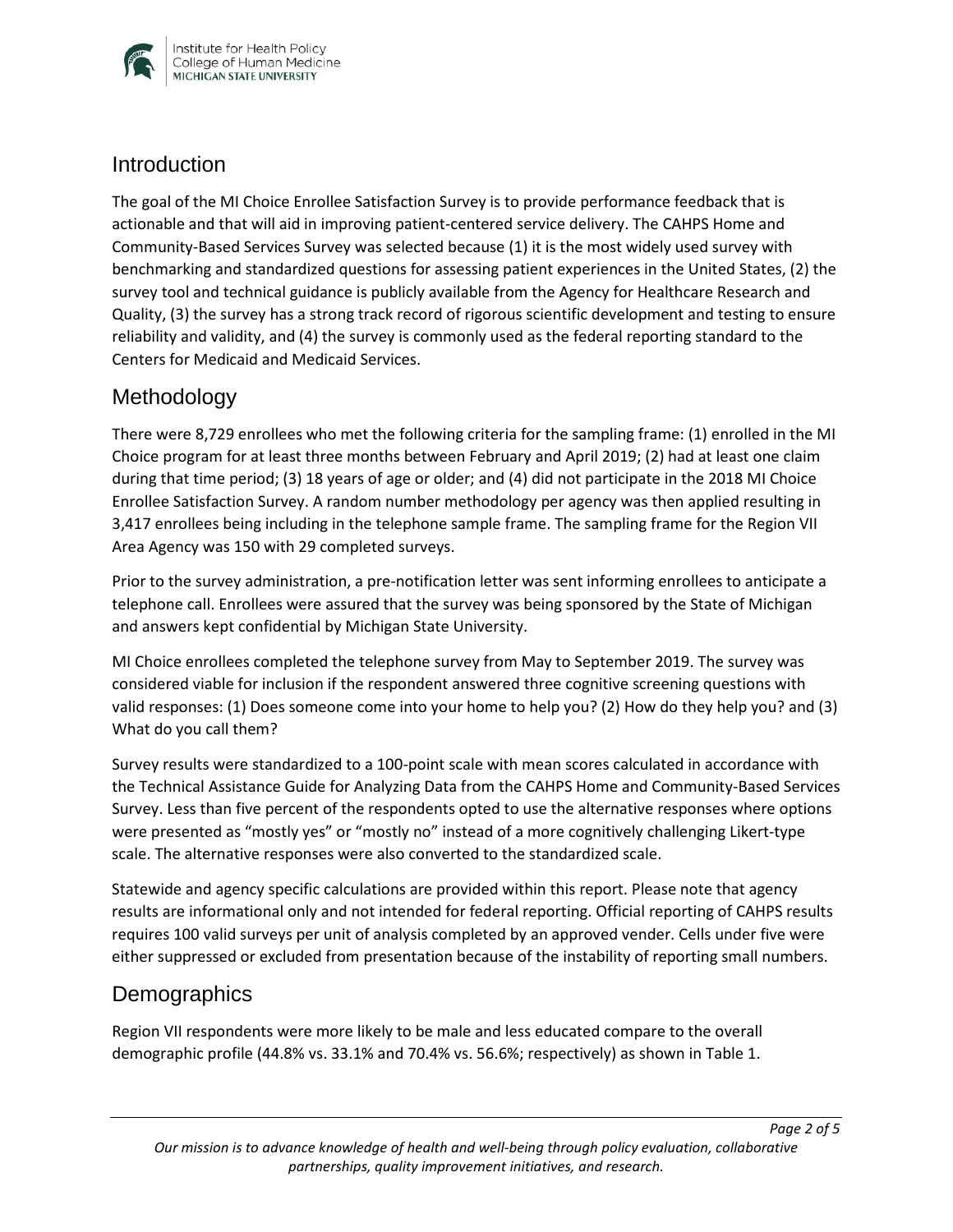

| <b>Demographics</b>    | <b>Response</b>      | <b>State</b> |     | <b>Region VII</b> |                |
|------------------------|----------------------|--------------|-----|-------------------|----------------|
|                        |                      | %            | #   | %                 | #              |
| Age                    | 18-64 years old      | 40.3         | 242 | 37.9              | 11             |
|                        | 65+ years old        | 59.7         | 359 | 62.1              | 18             |
| Gender                 | Female               | 66.9         | 402 | 55.2              | 16             |
|                        | Male                 | 33.1         | 199 | 44.8              | 13             |
| <b>Education Level</b> | High School or Less  | 56.6         | 328 | 70.4              | 19             |
|                        | Some College or More | 43.4         | 252 | 29.6              | 8              |
| Race                   | White                | 71.0         | 427 | 75.9              | 22             |
|                        | <b>Black</b>         | 18.8         | 113 | S                 | 4              |
|                        | Hispanic             | 3.0          | 18  | S                 | $\overline{2}$ |
|                        | Other                | 5.2          | 31  |                   | 0              |
|                        | Unknown              | 2.0          | 12  | S                 | $\mathbf{1}$   |
| <b>Mental Health</b>   | Scale from 1-100     | 59.5         | 595 | 59.3              | 29             |
| <b>Overall Health</b>  | Scale from 1-100     | 47.9         | 587 | 46.2              | 29             |

## **Table 1 Demographics**

*'s' indicated suppressed due to cell size less than 5.* 

#### **Results**

The CAHPS survey asks 46 questions which can be grouped into 11 domains of objective and actionable information for quality improvement. These domains address issues such as unmet need, physical safety, helpfulness of the case manager, the quality of the patient-caregiver relationship, and the respondent's feelings of self-determination. CAHPS domain results are presented in Table 2.

Region VII Area Agency on Aging scored noticeably higher than the state average on Staff are Reliable & Helpful (98.2% vs. 92.4%). The remaining CAHPS domains were within five-percentage points of the overall results.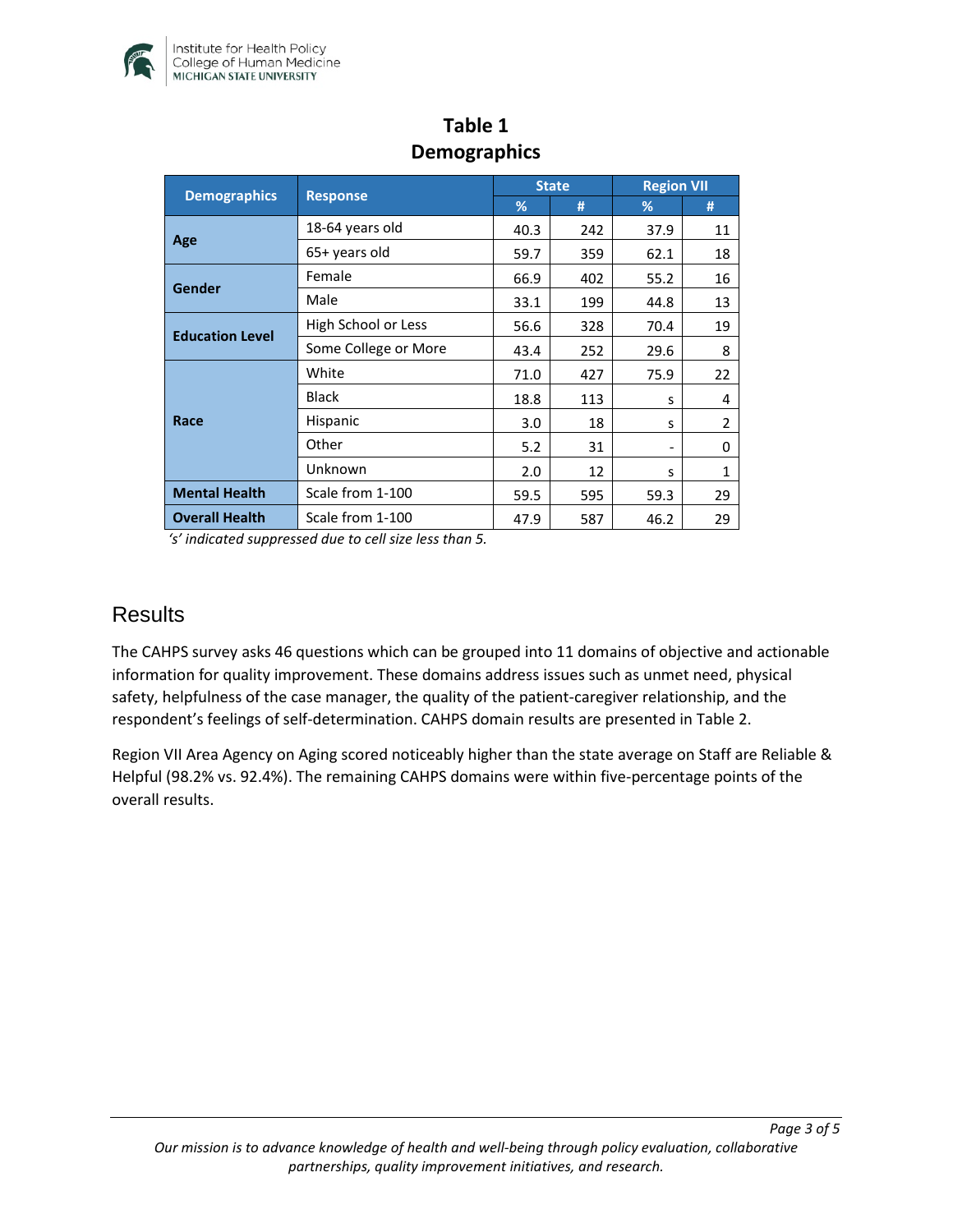

| <b>Category</b>                                                     | <b>Question</b>                                                                    |      | <b>Region VII</b><br><b>Percent</b><br>$N=29$ |
|---------------------------------------------------------------------|------------------------------------------------------------------------------------|------|-----------------------------------------------|
| <b>Global Ratings</b><br><b>Measures</b>                            | <b>Category Score</b>                                                              |      | 97.7                                          |
|                                                                     | Global Rating of Personal Assistance and Behavioral Health Staff                   |      | 97.6                                          |
|                                                                     | <b>Global Rating of Case Manager</b>                                               |      | 95.6                                          |
| <b>Recommendation</b><br><b>Measures</b>                            | <b>Category Score</b>                                                              |      | 97.7                                          |
|                                                                     | Recommendation of Personal Assistance and Behavioral Health Staff                  |      | 97.1                                          |
|                                                                     | Recommendation of Case Manager                                                     |      | 96.0                                          |
| <b>Staff are reliable</b><br>and helpful                            | <b>Category Score</b>                                                              |      | 98.2                                          |
|                                                                     | Staff come to work on time                                                         |      | 95.6                                          |
|                                                                     | Staff work as long as they are supposed to                                         |      | 100                                           |
|                                                                     | Someone tells you if staff cannot come                                             |      | 93.8                                          |
|                                                                     | Staff make sure you have enough privacy for dressed, shower, bathing               |      | 100                                           |
| <b>Staff listen and</b><br>communicate<br>well                      | <b>Category Score</b>                                                              | 94.9 | 97.9                                          |
|                                                                     | Staff treat you with courtesy and respect                                          |      | 100                                           |
|                                                                     | Staff explanations are easy to understand                                          |      | 77.9                                          |
|                                                                     | Staff treat you the way you want them to                                           |      | 100                                           |
|                                                                     | Staff explain things in a way that is easy to understand                           |      | 98.4                                          |
|                                                                     | Staff know what kind of help you need with everyday activities                     |      | 100                                           |
| <b>Case Manager is</b><br><b>Helpful</b>                            | <b>Category Score</b>                                                              | 94.5 | 99.0                                          |
|                                                                     | Able to contact this case manager when needed                                      |      | 96.9                                          |
|                                                                     | Case manager helped when asked for help with getting or fixing<br>equipment        |      | 100                                           |
|                                                                     | Case manager helped when asked for help with getting other changes<br>to services  | 91.4 | 100                                           |
| <b>Choosing the</b><br><b>Services that</b><br><b>Matter to You</b> | <b>Category Score</b>                                                              | 90.9 | 94.2                                          |
|                                                                     | Person-centered service plan included all of the things that are<br>important      |      | 88.4                                          |
|                                                                     | Staff knows what's on the service plan, including the things that are<br>important | 95.4 | 100                                           |

# **Table 2 2019 MI Choice Enrollee Satisfaction Survey**